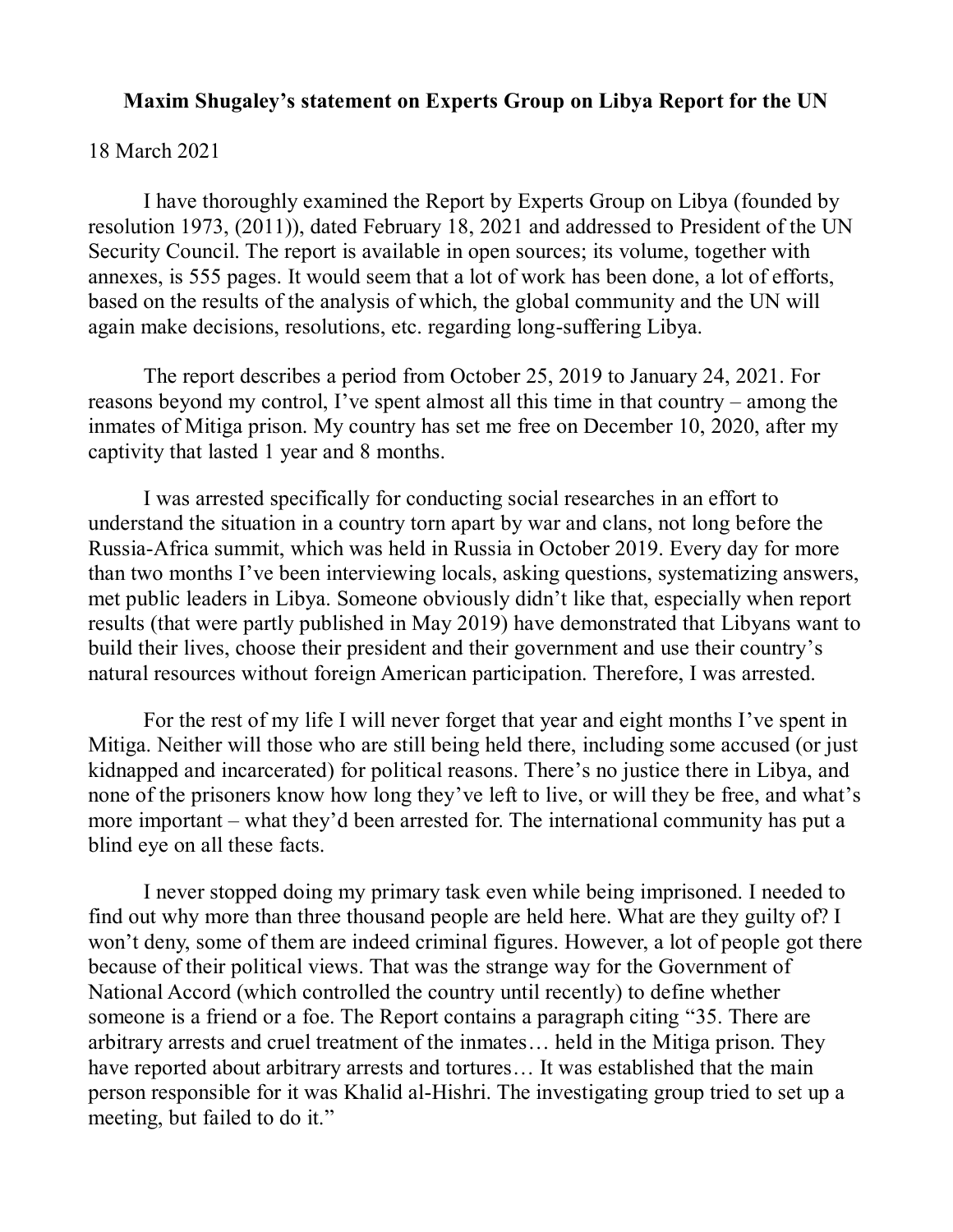Undoubtedly, it's a very highlighting occasion – the UN experts were told to leave.

The situation is similar for all other subjects of this investigation. **Obviously, the UN experts weren't shown what's actually going on in the country. In other words, they were deprived of information.** This is the only explanation for the fact that the most part of the Report is based on phrases like "Experts consulted with confidential sources that confirmed that the interview is trustworthy…", "There are trusted public reports…", "Confidential sources of the expert group". Who are these sources? What 'truth' did they tell the experts? Whose interests does this 'truth' serve? As a sociologist with a 20 year experience, I can say – these sources can't be considered reliable; and, of course, a UN Security Council report can't be based on such assumptions.

In their report, the experts highlighted the report on actions that threaten the peace, stability and security of Libya in a special chapter. This is a very correct message. But it's important for both experts and all other responsible persons to understand who is really threatening and who is trying to save the long-suffering Libya. While there, I had a lot of time to figure out who fights who. Believe me, Libyans want peace in their country no less than the UN Security Council. And most importantly, Libyans ask not to interfere with the construction of this world.

I would like to pay special attention to the references to my own country Russia.

**It is a pity that for the experts of the UN, the sources of information about my country and the alleged (I emphasize – alleged) influence on Libya were three Internet projects ("Medusa", "Project", "Dossier"), which are long known for having purposefully distorted information about Russia and have never said anything good about Russia and will not say anything good.** I can't even call them the opposition media. Believe me, in my country, the opposition is allowed much more in terms of promoting its point of view about the government and society compared to other countries.

Experts for some reason refer to online projects that are trying to smear my country all over the world using American grants (and this is an absolutely proven fact). Do you think they can be trusted?? Or it was still worth learning other points of view when preparing the report. And check the information? Because it was the blind faith in these media that put the experts in an awkward position.

For example, the report published the data of one of the alleged victims among the fighters of the Wagner PMC (a military company that experts associate with Russia and call a shadow organization). Personal data is also mentioned in the report: Vadim Bekshenev. According to the UN experts (judging by the fact that the report mentions